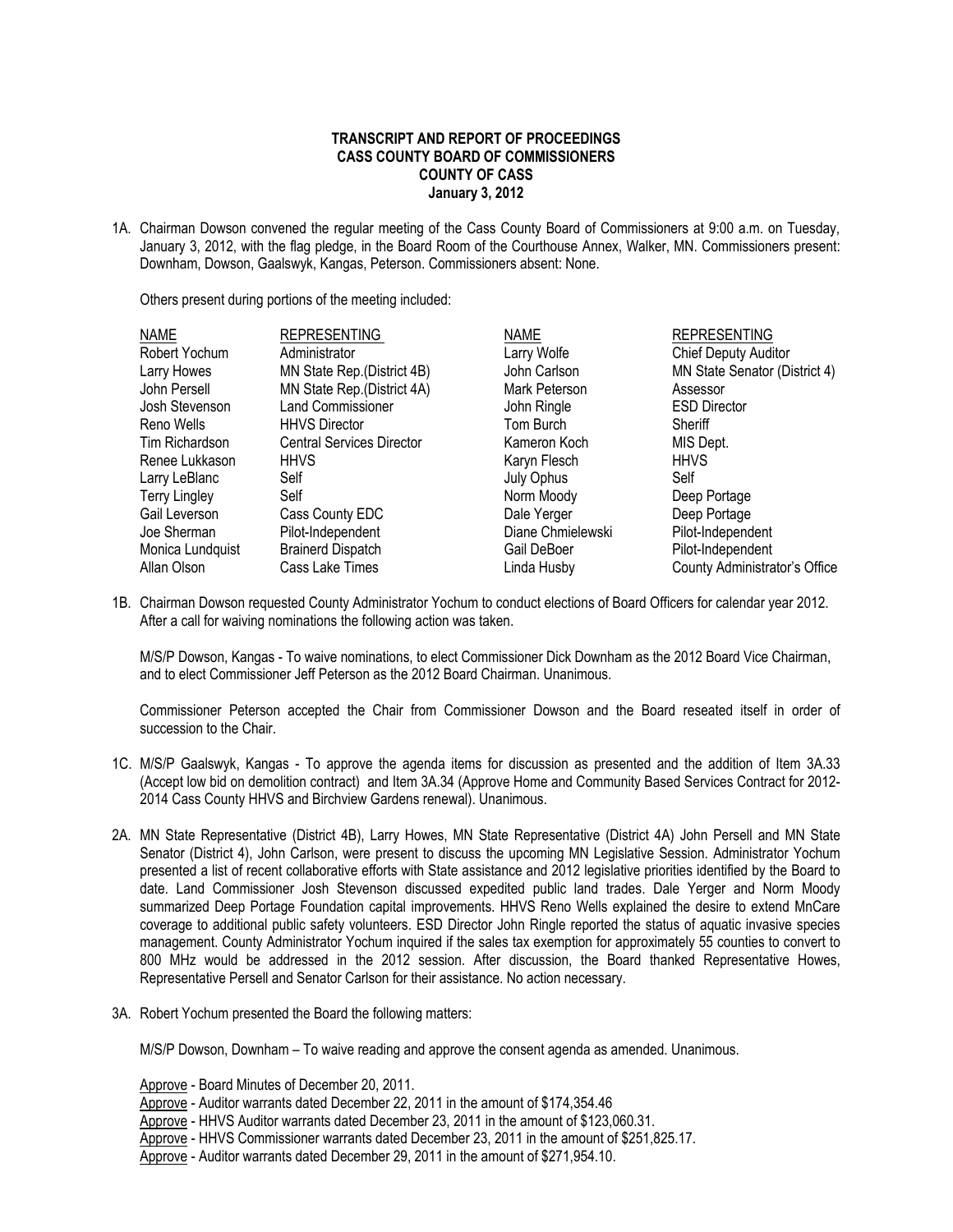Approve Personnel Items - A. Budgeted positions scheduled for replacement: None. B.Positions scheduled for no replacement at this time: None. C. Other: 1. Receive & file - Notice of probation completion for Scott Noland, Assistant Land Commission, grade 34, step 2, on November 23, 2011. 2. Receive & file - Notice of probation completion for Michael Edminster, County Agency Social Worker, grade 28, step 1, on December 30, 2011.

Approve licenses – On & Off Sale 3.2 Beer - Woman Lake Lodge - Burk's on Woman Lake, LLC, Woodrow; Riverview RV Parks - Jeff Chlebecek, Wilson; McArdle's - McArdle's Resort, Inc., Unorganized; Mule Lake Store - Big Thunder Enterprise, LLC, Wabedo. Tobacco - Mule Lake Store - Big Thunder Enterprises, LLC, Wabedo; Bulrush Bait & Bottle Shop - Westwind Marketing, LLC, Wilson.

Approve - Off-Sale Intoxicating Liquor Public Hearing for February 7, 2012, during the meeting which begins at 9:00 a.m. – Bulrush Bait and Bottle Shop, Westwind Marketing LLC located at 3037 16<sup>th</sup> Avenue SW, Pine River, MN 56474 (Wilson Twp).

Approve - Election services agreement with Synergy Graphics for term 2012-2015 for ballot layout, ballot printing and file management services, authorizing the Auditor-Treasurer to sign and execute agreement.

Receive & file - Timber auction results of December 21, 2011 6,801.50 cords totaling \$153,693.00.

Approve - Daily meal and incidental expense reimbursement for FY2012

M/S/P Dowson, Downham – To approve the daily meal and incidental expense reimbursement for FY2012 - The base daily per diem M&IE rate is \$46.00. Locality does not apply when no overnight travel is involved. The daily per diem M&IE rates for overnight travel in Minnesota are: Olmstead County – up to \$51 per day; Dakota and St. Louis County – up to \$56 per day; Hennepin County and Ramsey County – up to \$71 per day; All other localities in Minnesota – up to \$46 per day. Must be accompanied by an itemized receipt. For localities outside Minnesota, see per diem table on Cass County website, or obtain copy at the Auditor-Treasurer's Office, effective January 1, 2012, and further Up to \$20.00 per day may be claimed when no overnight travel is involved for all locations outside of Cass County, itemized receipts required subject to employment withholding taxes. b. Department heads may consider meal reimbursement under special travel circumstances when no overnight travel is involved not to exceed the standard daily per diem M&IE rate, itemized receipts required, subject to employment withholding taxes. c. Up to the daily per diem M&IE rate by locality may be claimed when overnight travel is involved, itemized receipts required. (March 4, 2008 Board Action to the Personnel Rules & Policies. - Section 4 - 13.LODGING, MEALS AND INCIDENTAL EXPENSES - 13.2 a). Unanimous.

Receive & file - Deep Portage Conservation Foundation Financial Statements dated August 31, 2011 and 2010.

Receive & file - Correspondence from the MN Pollution Control Agency regarding the City of Backus wastewater treatment facility improvements.

Approve - Pay request for Cass County ARMER Project-DH Wireless Solutions-AVL System in the amount of \$561.00, \$2.285.09, and \$2,456.79.

Approve - Pay request for Cass County ARMER Project to DSC Communications in the amount of \$152.83, and \$204.14. Receive & file - Correspondence from the Leech Lake Band of Ojibwe regarding the assignment of Government Relations Specialist – Eli Hunt.

Receive & file - Law Library Meeting minutes of December 13, 2011.

Approve - Pay request for Cass County ARMER Project to Midstates Wireless-Radio install in the amount of \$8,805.50.

Approve - Pay request for Cass County ARMER Project-Dispatch Center to Cass County MIS in the amount of \$3,955.97.

Approve - Pay request for Cass County ARMER Project-Dispatch Center to XYBIX Systems, Inc. in the amount of \$1,206.00.

Approve - Pay request for Cass County ARMER Project-Gas Service-Pillager Tower in the amount of \$725.98.

Authorize - Financial contribution for FY2012 – Historical Society in the amount of \$2,500.00, remaining 50% paid after July 1, 2012.

Accept - Donation in the amount of \$1,000.00 from Turtle Lake Township for the Cass County Sheriff's Office - Lakes Area Dive Team.

Receive and file - Cass County HHVS Cash account balance comparison and Child Service Costs through November 2011. Accept - Donations for Veterans Services in the amount \$100.00 - American Legion Post #458(Boy River) and \$200.00 Salem Lutheran Church.

Approve - Submission to Minnesota Department of Public Safety Car Seat Grant Program.

Approve – Memorandum of Agreement for nursing services between HHVS and Cass County Sheriff Office-Jail.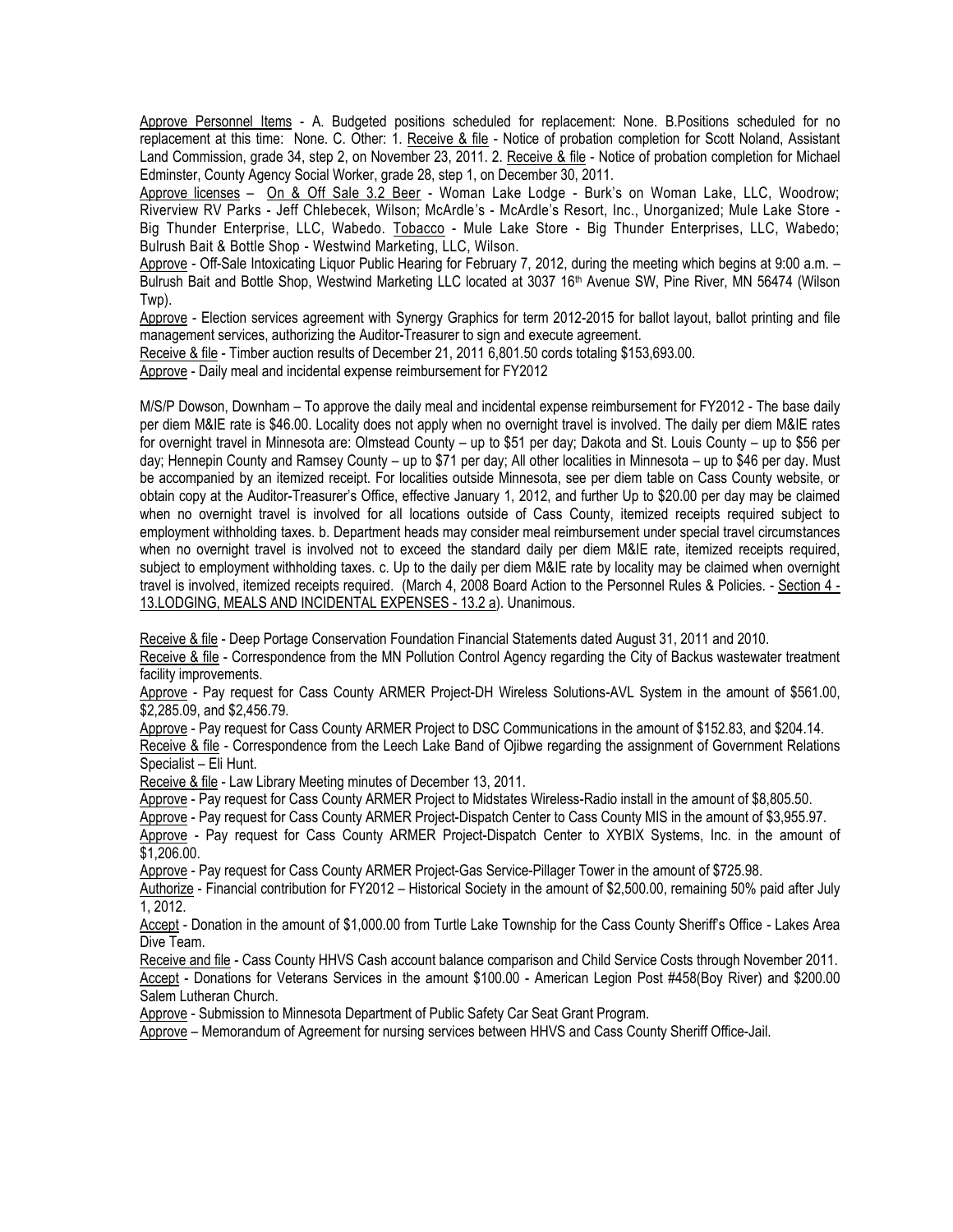Approve - Home and Community Based Services Contract for 2012-2014 between Cass County HHVS and - Dignity and Grace Assisted Living; Circle of Life Home Care Anishinaabe; Brookside Comfort Care; Senior Class Home Care; J and J Homes; Dungarvin Fiscal Services MN LLC.

Approve - HHVS Purchase of Service Contract Cass County HHVS and Pine River SLS.

Approve - HHVS Purchase of Service Agreement Cass County HHVS and Stellher Human Services.

Approve - HHVS Purchase of Service Agreement Cass County HHVS and mental health service providers - Charles J. Chmielewski, Ph.D.; Mark L. Haugen, Ph.D.; Cynthia Schackman, FPMHNP; Jay F. Wilimek, Ph. D.; Mark F. Wildgen, M.D.; James R. Jarmuskewicz, M.D. Geri Wilimek, LICSW; Jan Dickson, PMHNP.

Approve – Renewal of joint powers Cooperative Purchasing Agreement with the State of Minnesota, effective upon signing by all parties.

Approve - Assessor's Office Abatements – Darnell, Frank - 24-110-2300, May Twp., Class Change Seasonal to Homestead, 2010/2011 - \$78.00; Clark, Jerome - 45-902-4302- Turtle Lake, Cancel -- on RE 2011/2011 - \$12.00.

M/S/P Dowson, Downham – To accept the apparent low bid for demolition contracts: Project 1 Demo -309 Grant Utley Ave NW, Cass Lake, MN 56633, PIN# 85-337-0120, Lots 5 & 6 Exc S1/4 of Lot 6 Block 1, Original Plat; Project 2 Demo - 229 Second St NE, Cass Lake, MN 56633, PIN# 85-341-0725, Lots 9 & 10 Block 7, Townsite of Cass Lake to Storlie Construction not to exceed \$7,600.00 and further, award an asbestos abatement contract to Grivette Environmental not to exceed \$700.00. Unanimous.

|                        | Project 1-  | Project 1 - | Project 2 - |             |
|------------------------|-------------|-------------|-------------|-------------|
| <b>Bidder</b>          | Demo        | Abatement   | Demo        | Total       |
| Storlie Construction   | \$4,700.00  | NА          | \$2,900.00  | \$7,600.00  |
| Hengel Ready Mix       |             |             |             |             |
| and Construction, Inc. | \$8,500.00  | ΝA          | \$7,000.00  | \$15,500.00 |
| North Fork Boulders    |             |             |             |             |
| & Excavating           | \$10,825.00 | ΝA          | \$3,800.00  | \$14,625.00 |
| Schrupp Excavating LLC | \$11,000.00 | NА          | \$3,500.00  | \$14,500.00 |
| Reierson Const. Inc.   | \$23,440.00 | NА          | \$8,625.00  | \$32,065.00 |
| Grivette Environmental |             |             |             |             |
| Management, LLC        | ΝA          | \$700.00    | ΝA          | \$700.00    |

Approve - Home and Community Based Services Contract for 2012-2014 between Cass County HHVS and Birchview Gardens.

3B. Administrator Yochum presented Resolution No. 01-12 establishing the 2012 Conduct of Meetings – Business Rules.

Commissioner Downham offered Resolution No. 01-12 and moved its adoption, Commissioner Dowson seconded:

WHEREAS, the County of Cass annually reviews and adopts rules of procedure governing the conduct of the Cass County Board of Commissioner's meetings.

NOW, THEREFORE, BE IT RESOLVED:

Section 1. That the attached "County Board Meeting Rules of Business" marked Exhibit "A" are hereby adopted.

## EXHIBIT "A" COUNTY BOARD MEETING RULES OF BUSINESS

Rule 1. Regular Meetings. The Board shall hold regular meetings on the first and third Tuesday of each month.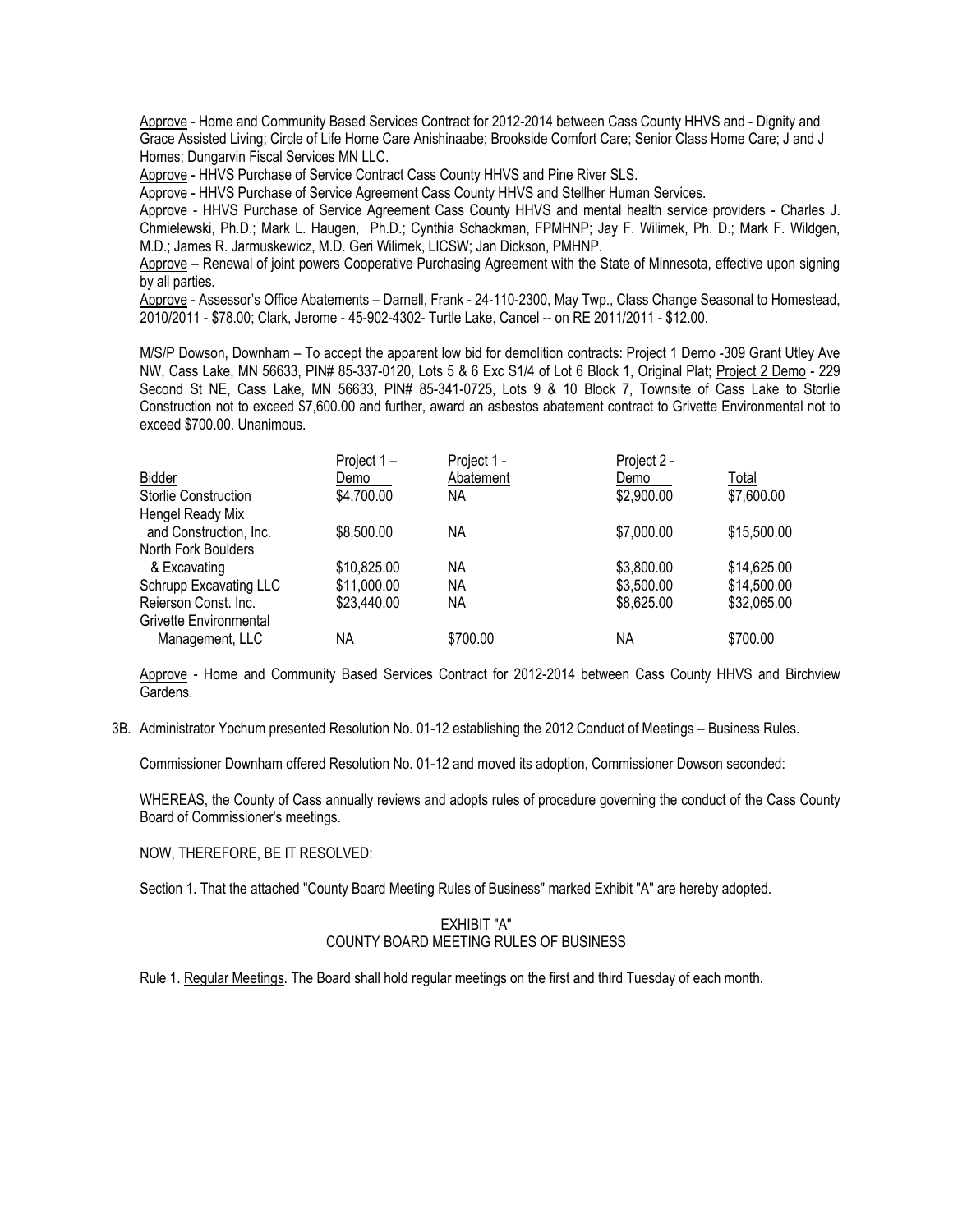Regular meetings shall commence at 9:00 A.M. at the Cass County Courthouse for the first Tuesday of the month and 9:00 A.M. at the Land Department Building, Backus MN for the third Tuesday of the month except the regular meetings from May through September shall be scheduled during 2012 at various locations throughout the Board of Commissioner Districts and shall commence at 6:00 P.M. (January 4, 2005 amendment) (January 2, 2007 amendment).

Rule 2. Special Meetings. The Chair or three members of the Board may call special meetings. Such meetings shall be called with a twelve hour advance notice to all available Board members and members of the news media. If time will allow, published notice in the official newspaper shall be given to the public.

Notwithstanding any other requirements, notice shall be published on the County Courthouse bulletin board. Either or both notice shall specify: (1) the specific item or items to be considered at the special meeting, and (2) the date, time, and place of the meeting. Special meetings of the County shall be held in the County Courthouse, unless the Board has determined that other facilities are to be used. All specials meetings of the Board shall be limited to the specific item or items set forth in the notice.

Rule 3. Presiding Officer. Roll Call. The Board Chair, or in the Board Chair's absence, the Vice Chair of the Board shall take the chair at the time appointed for the meeting and call the Board to order. The Board Chair or Vice Chair calling the meeting to order shall be the Presiding Officer for the balance of the meeting.

Rule 4. Quorum. A majority of the members of the Board shall constitute a quorum for the transaction of business. The Board Chair shall be a member of the Board, and shall have the right to vote on all matters coming before it, but shall have no veto power.

Rule 5. Minutes. The Administrator shall prepare written copies of the minutes of the preceding meeting of the Board of Commissioners and distribute them to its members no later than the start of its current session. One or more copies of the minutes shall be available in the Office of the Administrator for examination by members of the public. Upon the appearance of a quorum at a Commissioners Board Meeting, the Board Chair shall inquire of the Board whether they wish to approve, disapprove, or amend the minutes of the previous meeting of the Board of Commissioners as prepared by the Administrator. Any mistake or omission in the minutes may then be corrected by the Board.

Rule 6. Order of Business. The Board Chair or Vice Chair of the Board shall preserve order and decorum. The Administrator shall act as parliamentarian and the Board Chair shall decide questions of order, subject to an appeal to the Board. The Administrator shall prepare a written agenda in advance of all board meetings and shall place Call to Order as Item No. 1; and thereafter other items of business in the order of presentation which the Administrator deems best or as directed by the Board of Commissioners. Members of the public or County staff wishing to place an item of business upon the agenda shall advise the Administrator of the particular item of business not later than Tuesday immediately preceding the Board meeting. The Administrator shall release the proposed agenda not later than the Wednesday immediately preceding the Board Meeting. Further, the Administrator shall release the Board information packet not later than the Thursday immediately preceding the Board Meeting. (January 8, 2008 amendment)

A person requesting that an item be placed on the agenda shall furnish sufficient details so as to enable the Administrator to enter the item on the board meeting agenda in a summary adequate to alert the public as to the nature of the matter to be discussed. If the Administrator is unable, from the information received, to prepare a summary, the Administrator may refuse to place the matter on the agenda.

The Board by majority vote may amend the proposed agenda. After approval of the proposed agenda no amendments will be made except upon a 4/5th vote of the Board.

A citizen comment period will be provided during the regular board meetings which will allow citizens to address the Commissioners for up to three minutes about a topic that is not on the agenda. In order to use the citizen comment period, the individual must sign up before the Board approves the proposed meeting agenda. The Board of Commissioners may take action on subjects brought up during the citizen comment period. (January 3, 2006 amendment).

Rule 7. Recognition by Chair. Every Board member or member of the public shall respectfully address the Chair by the appellation of "Mr. Chairman" or "Madame Chair", and shall not speak further until recognized the Chair. Once a member of the audience has been recognized by the chair as requesting to address the Board of Commissioners, the Chair shall require the individual to identify themselves by stating their name and address.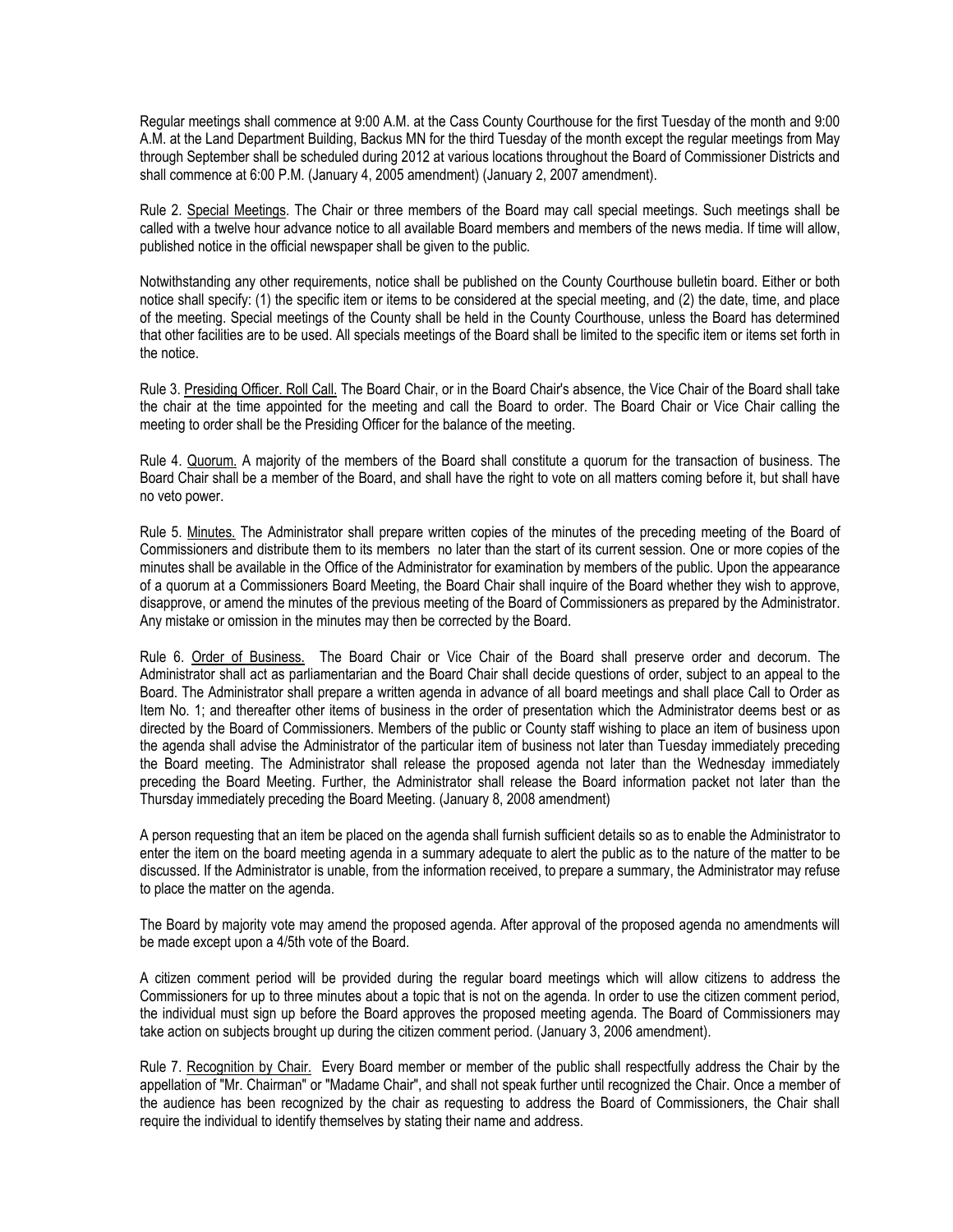Rule 8. Designation by Chair. When two or more members request to speak, the Chair or Presiding Officer shall designate who is first to speak, but in all cases the member who shall first address the Chair shall speak first.

Rule 9. Debated Motion. No ordinary motion shall be debated, or put, unless the same is seconded by a board member (or the chair). (Amended on March 20, 2001). The Chair or Presiding Officer shall restate any motion if requested to do so by a member of the Board of Commissioners. Items on the agenda may be debated prior to the submission of an ordinary motion. The withdrawal of either the motion or the second to a motion shall terminate debate on the motion. (January 6, 2009 amendment).

Rule 10. Motion Being Debated. Privileged Motion. When a question is under debate, no motion shall be received other than the following privileged motions: a) to lay on the table; b) to divide the question; c) to postpone indefinitely; d) to postpone to a certain day; e) to refer; f) to adjourn. The privileged motion shall have precedence in the order in which they are arranged. All privileged questions shall be decided immediately without debate. A Board member may make a negative motion to defeat a resolution or ordinance. This "objection to the consideration" of the matter is considered a privileged motion and requires a second, and must pass by a simple majority. If no motion is made on an item, the matter automatically dies or does not pass. (January 6, 2009 amendment).

Rule 11. Presentment of Petitions and Communication. Petitions and communications on the agenda may be presented by a member of the Board or by the Administrator.

Rule 12. Voting. Excuse. Failure. When a question is put by the Chair, every member present shall vote; unless the Board, for special reason, shall excuse a member prior to the calling of the roll or a legal conflict of interest prohibits a member voting. Any member, who being present when his or her name is called fails to vote upon any then pending proposition, unless previously excused by the Board, shall be counted as having voted in the positive. In all cases, the call of the roll shall be alphabetically by the family surname of each Board member except that the Chairman or Presiding Office shall vote last.

Rule 13. Calling Vote. The ayes and nays shall be called upon the passage of ordinances. Unless a member requests, other items will be by voice vote. When a vote is called for and a Board member is silent, the Board member will be recorded as voting in the affirmative on the question. A member may demand a roll call vote at any time prior to the assumption of other business.

Rule 14. Ordinances. Procedure – Requests for consideration of an ordinance or ordinance amendment shall be submitted in writing to the County Board. Every proposed ordinance shall be considered at two public hearings referred to as first reading and second reading. Requests related to land use shall be referred by motion of the County Board to the Planning Commission for the purpose of conducting the first reading public hearing and adopting a singular recommendation for submittal to the County Board. The County Board will conduct the first reading public hearing in all other matters. Any ordinance drafts referred by the Board to the Planning Commission or others shall be posted on the Cass County website; and written notice of a 30 day comment period for all proposed ordinances or amendments thereto shall be provided to all county departments, all municipalities in Cass County, adjacent counties, the Leech Lake Band of Ojibwe, the Minnesota Departments of Natural Resources and Transportation, the Mississippi Headwaters Board, and any individual, agency or organization requesting such notice. All proposed ordinances or amendment thereto shall be posted on the Cass County website for viewing. Within 60 days of the close of the comment period the first reading public hearing shall be held. Written notice of time, place and purpose of the public hearings shall be published in the official County newspaper designated by the Board and posted on the County website at least ten (10) days prior to the hearing date. Amendments may be offered at either first or second reading public hearings when the ordinance is under consideration, however shall not be acted upon until the next regular meeting. If amendments are made, the sections of the ordinance amended shall be read as amended before the question of its passage is taken. Approval of the second reading of the ordinance shall constitute final adoption of all ordinances. When a proposed ordinance fails to pass, a motion to reconsider the same may be made, but such motion must be made at the session at which the same failed to pass and action thereupon shall be postponed to the next regular session. (May 3, 2005 amendment) (February 19, 2008 amendment).

Rule 15. Absent Member. Every member of the Board which anticipates being absent for a Board Meeting shall notify the Administrator.

Rule 16. Journal. It shall be the duty of the Administrator to keep the journal of the proceedings of the Board and perform such duties as may be required by the Board of Commissioners. The Administrator shall not allow the official journal of the County to be taken from the custody of the Administrator without the knowledge and consent of the Board. Audio taping or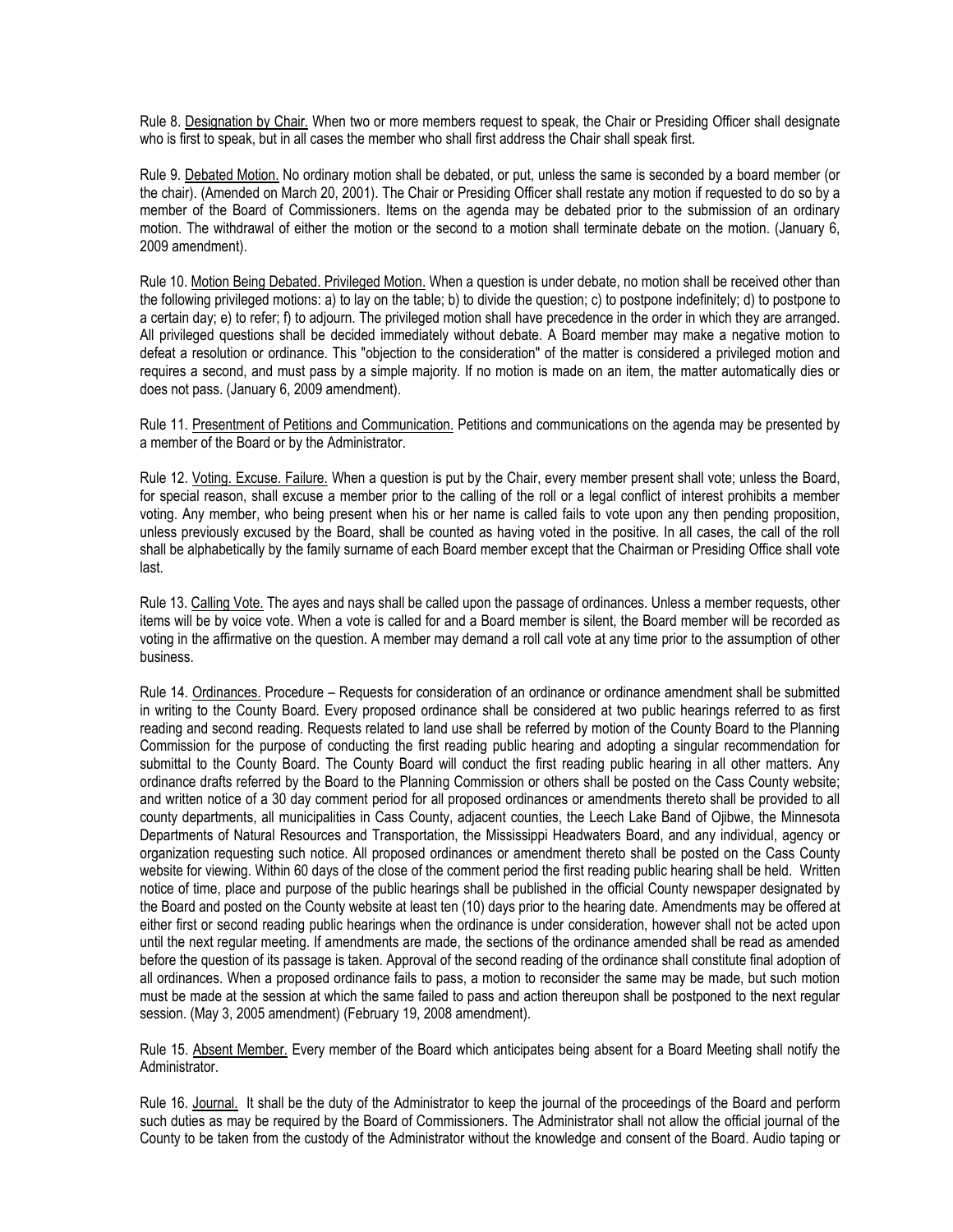video taping of the board meetings may be made for reference by the Administrator, but approved minutes shall be the official record of board meetings.

Rule 17. Robert's Rules of Order. The rules of parliamentary practice, embraced in Robert's Rules of Order shall govern the Board in all cases in which they are applicable, and in which they not inconsistent with State Statute or the Standing Rules of the Board.

Rule 18. Board Committees. Any member of a Board Committee may call a committee meeting. Committee meetings shall be called with a 24-hour advance notice to all members, posted at the courthouse, and time permitting public notice provided on the "web site". Items to be studied by a Board Committee shall be those items contained in the notice and any other item may be presented that is within the scope of the Committee's description. Committees shall report to the Board of Commissioners within 90 days after the item has been referred to committee. The Board shall then act on the item referred or request the Committee to continue the study. (January 16, 2007 amendment)

Rule 19. Suspension or Amendment of Rules. No rule of the Board shall be suspended, altered, or rescinded except upon the affirmation vote of four members of the Board, unless notice of such change shall have been given at a previous meeting in which case only a majority shall be required.

Rule 20. Publication of Minutes. The regular Board of Commissioners Meeting minute summary shall be published in the official county newspaper so as to provide the public with timely and accurate notice of the regular County Commissioners Board Meeting action.

Rule 21. Agenda is Public. Any member of the public or the news media requesting copies of any regular or special meeting agenda shall be provided the same pursuant to M.S. 13D. (January 8, 2008 amendment)

Rule 22. Board Appointments. In effort to maximize citizen participation in County government, all citizen appointments by the Board of Commissioners shall be subject to term limits. No reappointment shall be considered for any individual that has served three (3) consecutive terms or nine (9) consecutive years, whichever is more. In the event that no qualified successor is available for appointment, the term limit may be waived by the Board in one (1) year increments until a successor is appointed. (January 16, 2007 amendment)

Rule 23. Room Rental Payments. No rental payments shall be made for the use of space utilized for meetings of Cass County without specific approval of the Board. (January 2, 2007 amendment)

Section 2 . That these rules shall take effect and be in force from and after their adoption by the Board of Commissioners, and any and all prior rules are hereby rescinded.

Resolution No. 01-12 was adopted by majority vote: Ayes: Downham, Dowson, Gaalswyk, Kangas, Peterson. Nays: None.

3C. Robert Yochum, County Administrator presented the legal notice for the annual printing and publishing bids. Bids were received from the Press Citizen, Pilot Independent, and Cass Lake Times on Monday, December 19, 2011 as a result of the public solicitation.

|                                              | Pilot-Independent   | Press Citizen       | Cass Lake Times     |
|----------------------------------------------|---------------------|---------------------|---------------------|
|                                              | (per $1.8$ "SAU)    | (per $1.8$ "SAU)    | (per $1.8$ "SAU)    |
| <b>Financial Statement</b>                   | \$4.00 Camera ready | \$8.48 Camera ready | \$4.00 Camera ready |
| Financial Statement (2 <sup>nd</sup> insert) | \$7.44 Camera ready | \$8.48 Camera ready | \$4.00 Camera ready |
| Delinguent Tax List                          | \$4.00 Camera ready | \$8.48 Camera ready | \$4.00 Camera ready |
| <b>Expiration of Redemption</b>              | \$4.00 Camera ready | \$8.48 Camera ready | \$4.00 Camera ready |
| Proceedings (Summary)                        | \$3.20 Camera ready | \$8.48 Camera ready | \$4.00 Camera ready |
| Legal Notices                                | \$3.86 Camera ready | \$7.42 Camera ready | \$4.00 Camera ready |
| <b>Additional Publication's</b>              | \$3.78 Camera ready | \$7.42 Camera ready | \$5.50 Camera ready |

Commissioner Dowson offered Resolution No. 02–12 and moved its adoption, Commissioner Kangas seconded:

BE IT RESOLVED, the Cass County Board of Commissioners hereby accepts the low bid for 2012 county printing and publishing of the Pilot Independent, for items as specified: Item 1. - Financial Statement, Item 3. - Delinquent Real Estate Tax List, Item 4. - Notice of Expiration of Redemption, Item 5. - Summary of Proceedings of the County Board, Item 6. - Legal Notices, and Item 7 - Legal Notices-Additional Publications. 8. On Line Services.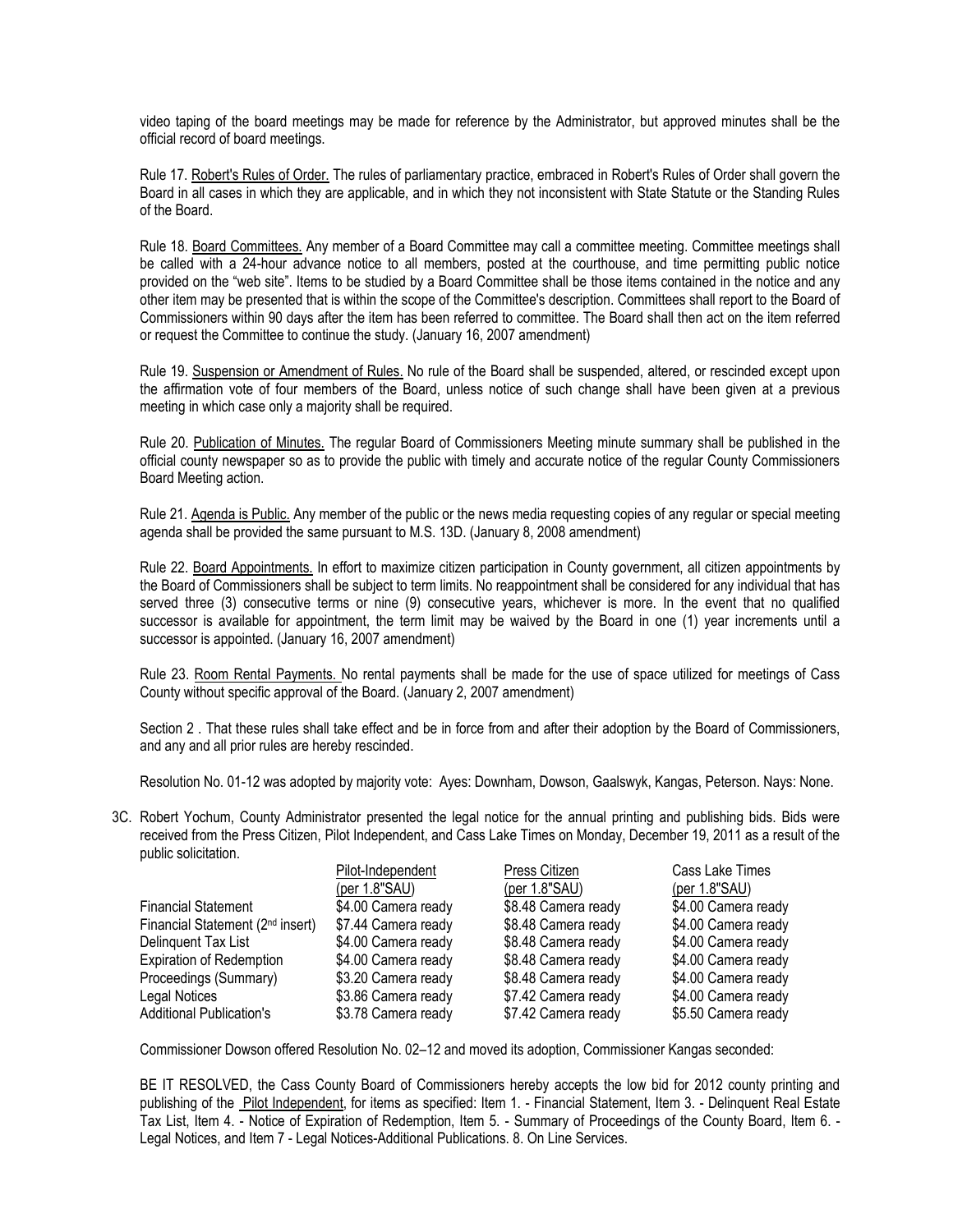BE IT RESOLVED, and that the Cass County Board of Commissioners hereby accepts the low bid for 2012 county printing and publishing of Item 2. - Second Publication of Financial Statement to the Cass Lake Times.

BE IT FURTHER RESOLVED that the Pilot Independent is hereby designated by the Cass County Board as the "official newspaper" in which the notice and list of the real estate remaining delinquent on the first Monday of January, 2012, shall be published.

Resolution No. 02-12 was adopted by majority vote: Ayes: Downham, Dowson, Gaalswyk, Kangas, Peterson. Nays: None.

6D. Administrator Yochum presented a list of 2012 Committee vacancies and related citizen appointment applications. After discussion, the Board took the following action.

M/S/P Dowson, Kangas – To approve the following 2012 Committee appointments, and further, to present Certificates of Appreciation for any retiring from volunteer committee service. Unanimous.

AMC Delegates- All County Board Members (5); Robert Yochum; Sharon K. Anderson; Dave Enblom

BI-COUNTY CAP - Dick Downham; Citizen – Karen Lego, and Citizen – Vicki Peterson

BRAINERD LAKES REGIONAL BUSINESS COUNCIL – Neal Gaalswyk

BUDGET COMMITTEE - Jeff Peterson, Neal Gaalswyk; District 1 – Earl North; District 2 – Chris Hanneken; District 3 – Dan Meier; District 4 – Jim Lohr; District 5 - Rick Baird; Staff advisors, non-voting - Robert Yochum, Larry Wolfe, Mark Peterson, Sharon K. Anderson

CAMP RIPLEY ADVISORY BOARD – Neal Gaalswyk

CASS COUNTY/LEECH LAKE WELLNESS COURT STEERING COMMITTEE – Jeff Peterson

CENTRAL MN COUNCIL ON AGING - Jeff Peterson

CENTRAL MN EMS REGION - Neal Gaalswyk (Executive Board), Jim Dowson (alternate); Bill Bernhjelm (Advisory Board) Bonnie Jepson (Advisory alternate)

CHIPPEWA NATIONAL FOREST RESOURCE ADVISORY COMMITTEE – USFS appointment - Dick Downham, Jim Demgen (citizen group alternate)

CIVIL SERVICE COMMISSION - Steven Johnson; Buford Johnson; Harlan Johnson

COUNTY EXTENSION COMMITTEE - Jeff Peterson, Bob Kangas; Thelma Grimley (replaces A-T as Committee Recorder), At Large - Doug Sandstrom, District 1 – Greg Booth; District 2 – Carol Lovro; District 3 – Barb Frederick; District 4 Open; District 5 – Susan Wake

ECONOMIC DEVELOPMENT CORPORATION - Bob Kangas, Jeff Peterson, Ex-Officio - Robert Yochum

FAMILY CENTER ADVISORY COMMITTEE – Neal Gaalswyk

FAMILY SERVICE COLLABORATIVE BOARD - Neal Gaalswyk, Bob Kangas (alternate), Reno Wells

FEMA FOOD SHELF BOARD (BI-CAP) – Karen Lego

HEALTH, HUMAN, & VETERAN SERVICES ADVISORY COMMITTEE - Dick Downham; District 1 – Earl North; District 2 – Glenna Tappe; District 3 - Joan Kumpula; District 4 – Judy Berg; District 5 – Peggy Olding; Members that represent providers of services - School Administrator: Dr. Mary Donohue-Stetz; Practicing Physician: Burton Haugen; Leech Lake Reservation designee: Registered Nurse: Shirley Hovey; EMS Task Force: Wilma Griffin; Human Service Provider: Susan Hilgart, Rural MN CEP; Members that represent those persons receiving services - 2 Veterans: District 4 Wayne LaDuke, District 3 - Don Fowler; Representing low income: Deb Allison, Bi-CAP; Leslie Bouchonville - HHVS Advisory Committee (Representing Family Centers); Margie Ryan (Jim Rogen- alt) representing MI, DD and Elderly; Representing families and children: Cynthia Carlson; Senior Transportation Program: Bernadette Miller

HOUSING & REDEVELOPMENT AUTHORITY – District 1 – Sandra Shade; District 2 - Jean Kline; District 3 - Michael Nethercutt; District 4 – Elizabeth Blundell; District 5 – Cindi Wisehart

HUMAN SERVICES – OUT-OF-HOME PLACEMENT SCREENING TEAM - Social Services Manager – Michele Piprude (Chair); Probation Director or designee; Leech Lake Band Appointee; Mental Health Professional; Guardian Ad Litem Designee; County Board Member – Jeff Peterson; County Attorney or Designee; Cass County Sheriff or Designee; Cass County Social Services Team Leader (to be appointed by HHVS Director); Health, Human, & Veterans Services Director INSURANCE COMMITTEE - Dick Downham, Jim Dowson

JUDICIAL WORK GROUP - Dick Downham, Jim Dowson (alternate)

KITCHIGAMI LIBRARY - Neal Gaalswyk

LAW LIBRARY - Jeff Peterson, Robert Yochum (alternate)

LEECH LAKE BAND LIAISON COMMITTEE - Dick Downham, Jim Dowson

MEDICAL CONSULTANT CONTRACT - Burton Haugen, M.D.

MEDICAL EXAMINER - Dr. Michael McGee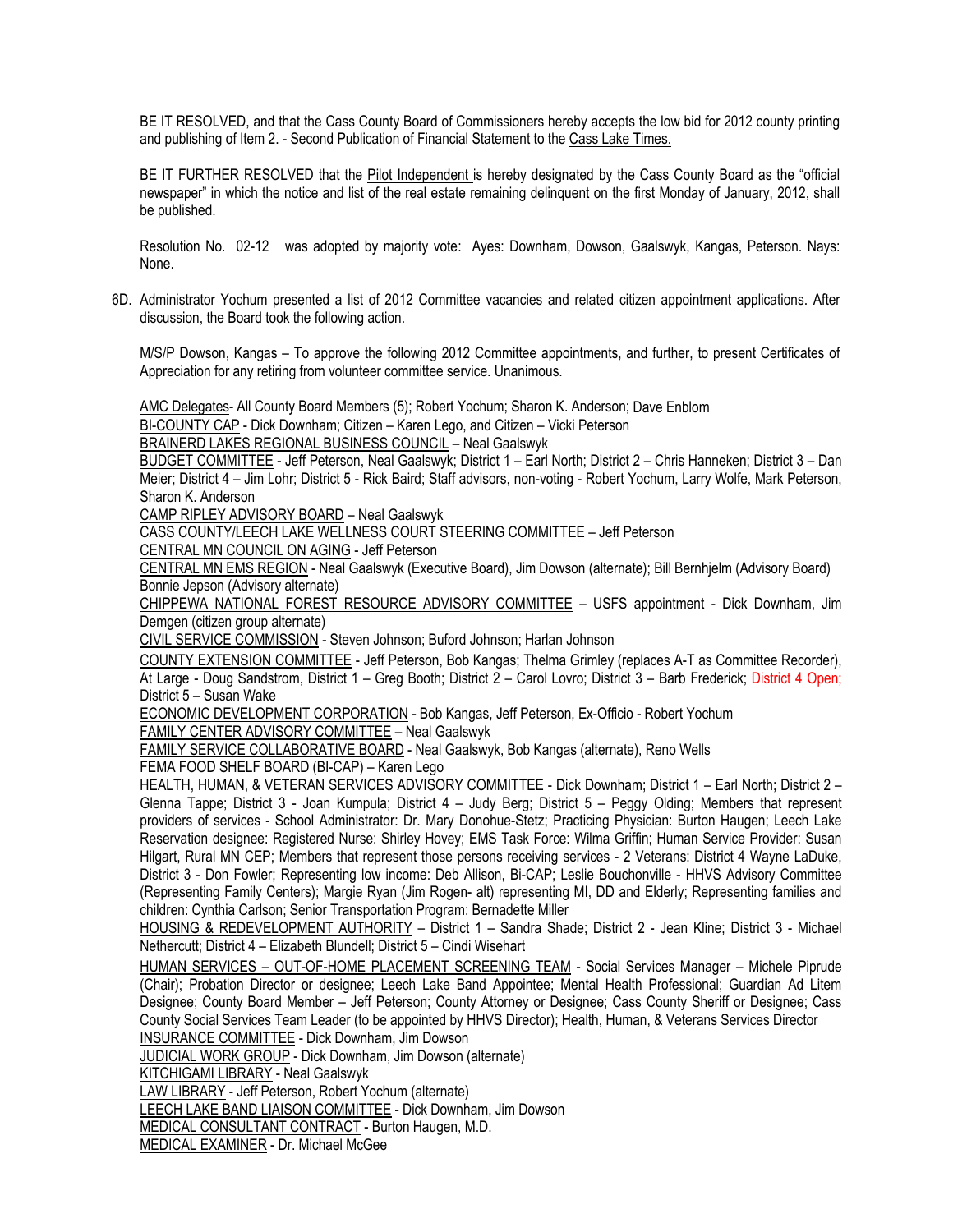MISSISSIPPI HEADWATERS BOARD - Board – Neal Gaalswyk, Citizen – Dale Foss, Technical Representative - John **Ringle** 

MINNESOTA COUNTIES COMPUTER COOPERATIVE - Tim Richardson, Dianne Poncelet (alternate)

MINNESOTA COUNTIES INFORMATION SYSTEM (MCIS) - Sharon K. Anderson, Tim Richardson, Mark Peterson (alternate)

NACo PUBLIC STEERING COMMITTEE – Dick Downham

NATURAL RESOURCE ADVISORY COMMITTEE - SWCD Board - District 1- Thomas Kuschel, District 2 - Kenneth LaPorte, District 3 – James Ballenthin, District 4 – J. David Harder, District 5 – Willard Pehling

NW MN HOUSEHOLD HAZARDOUS WASTE MANAGEMENT BOARD - Dick Downham

NW JUVENILE TRAINING CENTER - Jim Schneider, Tom Burch

PERSONNEL COMMITTEE OF THE BOARD – Jim Dowson, Dick Downham, Neal Gaalswyk (alternate)

PERSONNEL POLICY COMMITTEE - Heidi Massie (Chair), Josh Stevenson (Vice-Chair)

PLANNING COMMISSION – Board Chair Jeff Peterson , Dick Downham (alternate) - Ex-offcio, non voting, District 1 - Tim Moore, Jim Weizenegger (alternate), District 2 - Bill Fitch, Open (alternate), District 3 - Mark Gardner, Open (alternate), District 4 - Jim Bliss, Edy Assell (alternate), District 5 - Susan Sundberg, William Walter (alternate), At Large – Ken Kostial, SWCD - Open

NE REGIONAL ARMER BOARD – Jim Dowson, Dick Downham (alternate) REGIONAL JAIL – Neal Gaalswyk, Jim Dowson (alternate), Sheriff – Tom Burch

REGION 5 DEVELOPMENT COMMISSION – Bob Kangas

RURAL FIRE ASSOCIATION JOINT POWERS – Dick Downham

SANITARY DISTRICTS - Pine River - City of Pine River - Martin Ruigh; Gary Siltman. City of Chickamaw Beach - Robert Hobson – Tabled. Barclay Township - Marvin Ryan; Wilson Township - Alan Johnson. County Board (ex-officio): Bob Kangas. Shingobee Island Tabled indefinitely.

SWCD - LIAISON COMMITTEE - Jeff Peterson, Neal Gaalswyk, SWCD Supervisors Chair and Vice-Chair

- 3E. Administrator Yochum discussed the 2012 Board of Commissioners summer meeting schedule. Mr. Yochum also noted that there are no road revocations scheduled in 2012. By consensus, the Board tabled their 2012 summer meeting schedule until the regular Board Meeting of Tuesday, January 17, 2012.
- 4A. Larry Leblanc requested to be heard regarding the loss of shoreline to his property on Leech Lake in Unorganized 144 Range 28. The Board noted that related litigation (appeal of a DNR Commissioners Order amending DNR permit 1989- 3893) is underway and therefore respectfully declined to discuss.
- 5A. Sheriff Tom Burch informed the Board that the cut over to the 800 MHz system is scheduled for February 6, 2012, and that the all mobiles and automatic vehicle locators will be fully operational by mid January 2012. Mr. Burch also noted the ARMER project is \$212,136.41 under budget. No action necessary.
- 6A. HHVS Team Leader Karyn Flesch discussed the "File of Life" program that provides a magnetized holder to keep current medical information that is placed on resident's refrigerators to enable Fire/Police/EMS personnel to obtain a quick and accurate medical history when a patient is unable to provide that information. In addition, a decal is provided that can be placed near the main entry door to alert others of the existence of a "File of Life". Ms. Flesch added that residents may contact Cass County HHVS at 218-547-1340 or Senior LinkAge Line® at 1-800-333-2433 to receive a free "File of Life". No action necessary.
- 6B. HHVS Family Health Supervisor Renee Lukkason informed the Board that Cass County Public Health will be offering free radon test kits to homeowners in Cass County during January 2012. The Minnesota Department of Health recommends that all homes in Minnesota be tested for radon which can cause lung cancer. Radon is an odorless, colorless, tasteless gas that occurs naturally in Minnesota soils and can enter homes primarily through cracks and openings in basement or foundation floors and walls. MDH estimates that one in three existing Minnesota homes have radon levels that pose a large health risk if exposed over many years. Free radon test kits are available thorough Cass County HHVS. No action required.
- 7A. Central Services Director Tim Richardson and Technical Support Specialist Kameron Koch discussed the potential cost savings of using existing scanning equipment and Apple IPad's to replace some paper meeting information packets and potentially replace some present laptops. Laptop costs are in the range of \$1,500 per station versus an IPad tablet station at \$800. Mr. Richardson added that paper meeting information packets for the County Board are \$5-7 each to mail, plus related copying and supply expense. Mr. Richardson asked the Board if they would be interested in a volunteer demonstration of an electronic Board packet. Mr. Yochum noted that other paper meeting information packets such as the Planning Commission could be considered in the future.